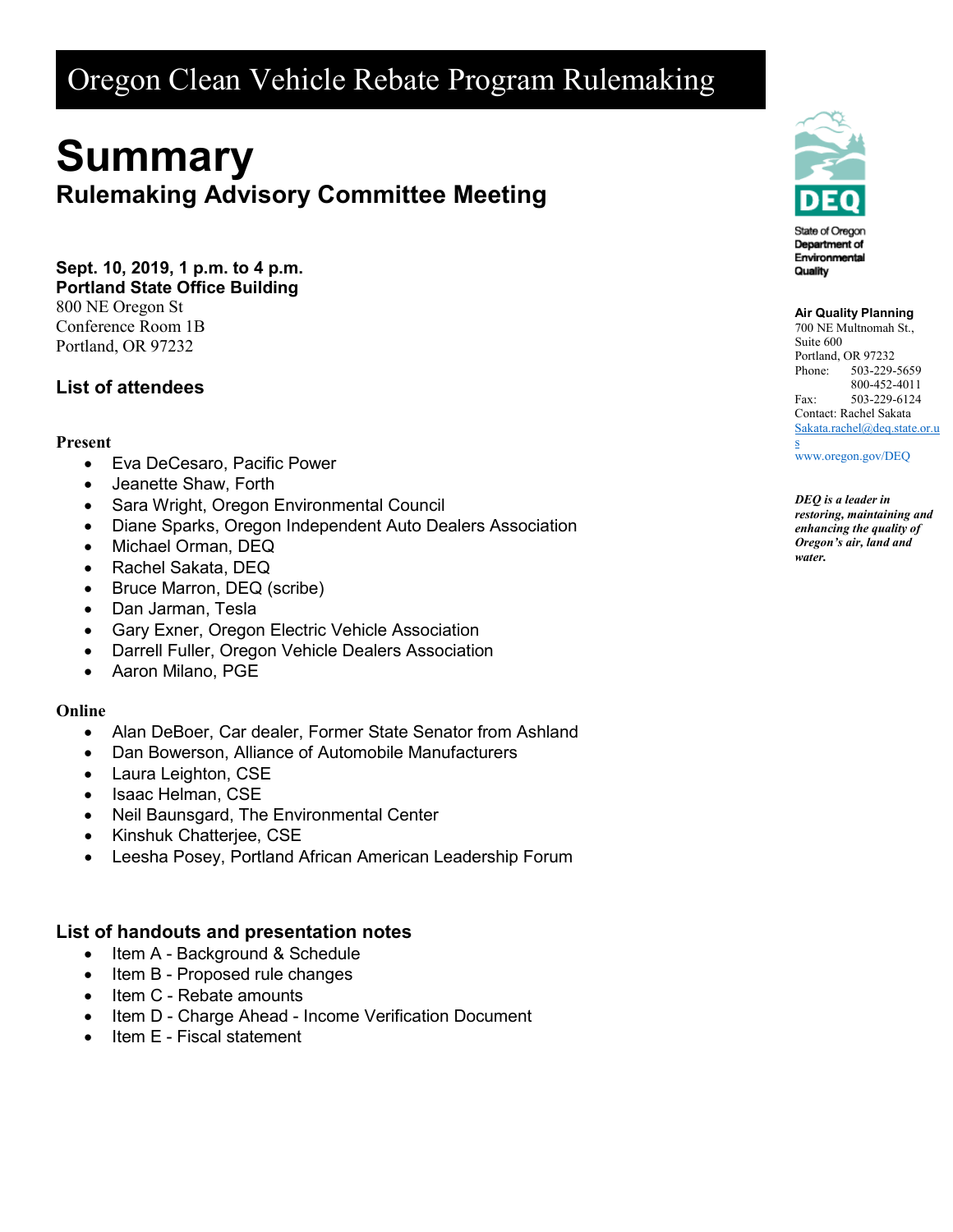## **Summary of Topics/Discussions**

Rachel Sakata opened the meeting with a brief overview of the changes to the Program brought about by the passage of HB 2592. DEQ is conducting a rulemaking for implementing the changes. DEQ will propose a temporary rulemaking to the Environmental Quality Commission (EQC) at their next meeting on Sept. 27, 2019, in Madras, Oregon. If adopted, these temporary rules will be effective for six months. DEQ will follow up with a permanent rulemaking which will include a public comment opportunity on the rules. The permanent rules will be presented at the Jan. 2020 EQC meeting. .

While discussing the proposed rule changes as a result of HB 2592, a discussion ensued regarding the potential unequal distribution of used dealers vs. new dealers and how the rebate program should try to "level the field", due to the fact new dealers are currently able to provide rebates at the point of sale but used dealers are not. A preference was expressed to get a voucher system in place to pre-qualify individuals and DEQ indicated this will be in place at the beginning of 2020. Comments also were made regarding the enforcement of the 24-month registration provision. Some felt that this provision hampers the market incentive for good used EVs. The provision also was found wanting by some in that it prevents the gifting of EVs within families. DEQ replied that the Legislation requires keeping the vehicle for 24 months, and the enforcement would ensure applicants are not turning around EVs for a profit instead of use. One advisory committee member felt that transfer of vehicles within a family should not require a rebate refund to DEQ. Lastly, there was a comment regarding the fleet potential of EVs for Lyft/Uber. These companies often lease vehicles to their drivers and perhaps there could be outreach to see if it would be possible to incentive EVs for leasing.

Rachel asked the committee about making changes to the current EV rebate amounts. All agreed that the current rebate amounts were still appropriate.

A discussion ensued regarding the definition of "household" to be used for the Charge Ahead component of the Program. Rachel emphasized the need for consistency, between state agencies and how they define household. Rachel also indicated DEQ looked at California's rebate program that requires income verification and California uses a similar definition. Ideally, individuals can qualify for the Charge Ahead rebate simply by being qualified for other state income-qualified programs (a list will be provided by the Program), and these other state programs use a standardized definition which has been proposed for the Program. Many committee members took issue with the proposed definition of "household" as not being reflective of actual transportation costs within a household, particularly one with roommates. One participant noted that there is a new financial program that could allow approved participants to use the EV rebate to secure a loan. Rachel will look into this.

Rachel noted that the new rules for implementation of HB 2592 are expected to be available for public comment in Oct. 2019 with EQC final approval of the rules expected by Jan. 2020.

Rachel presented the remaining HB 2592 changes and the committee had no other comments or concerns regarding the changes. Rachel also reviewed the fiscal and economic impact statement with the committee. Minor editorial comments were provided on the draft.

Recognizing that the rate of car sales typically increases towards the end of the year, one participant noted that an acceleration of the award of Charge Ahead rebates (by Dec 1) would be a tremendous boost to the EV incentive.

The meeting ended early as all items on the agenda had been covered and there were no additional items brought by participants.